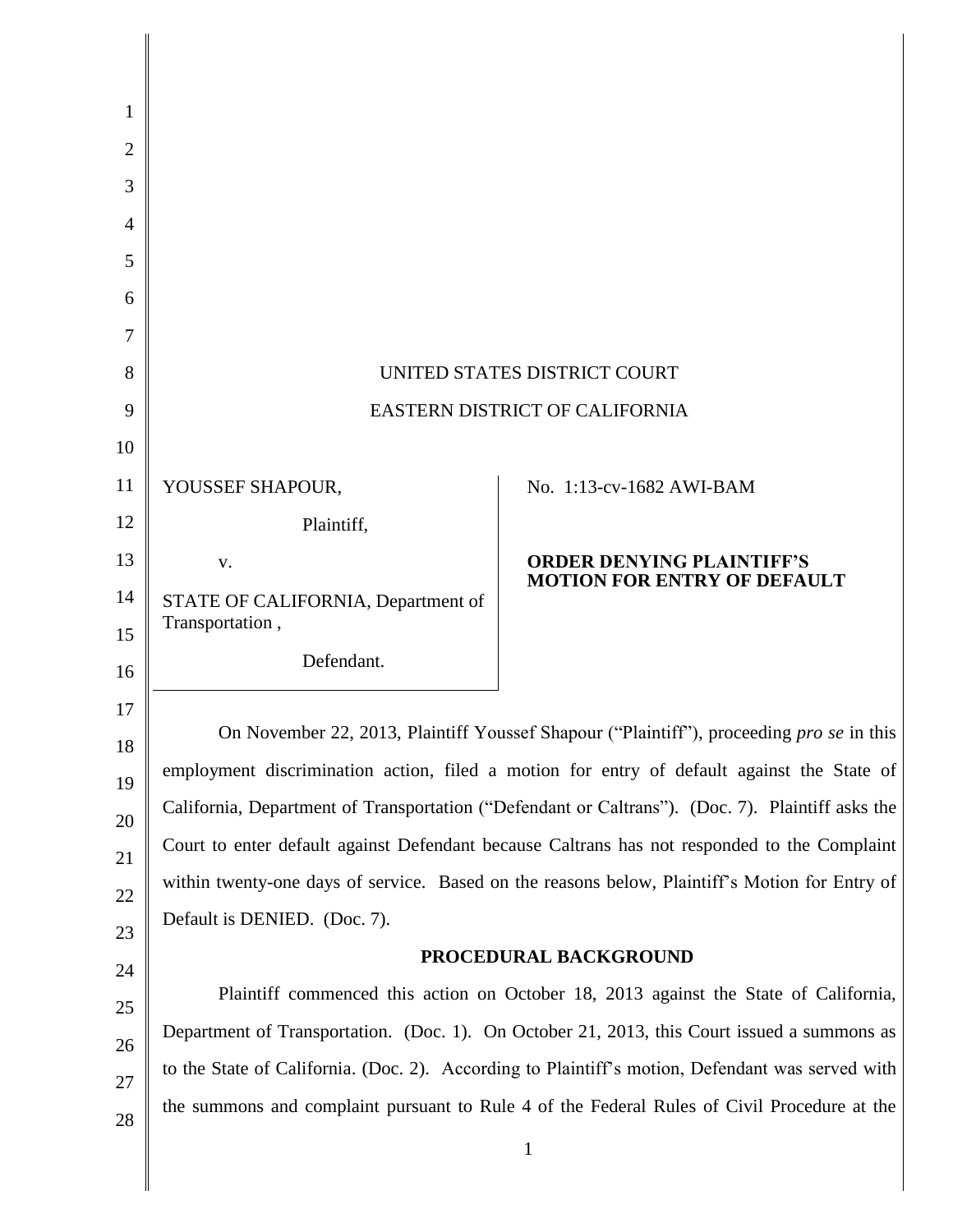1 2 3 4 5 Department of Transportation headquarters on October 28, 2013. Plaintiff did not file a return of service regarding service of the summons, however, on November 22, 2013, Plaintiff filed a motion for entry of default indicating that Defendant's answer was due no later than November 19, 2013. (Doc. 7). To date, Defendant has not filed a responsive pleading or otherwise responded to Plaintiff's motion.

## **LEGAL STANDARD**

7 8 9 10 11 12 13 Entry of default is appropriate as to any party against whom a judgment for affirmative relief is sought that has failed to plead or otherwise defend as provided by the Federal Rules of Civil Procedure and where that failure is shown by affidavit or otherwise. *See* Fed. R. Civ. P. 55(a). Rule 12 of the Federal Rules of Civil Procedure provides, "[A] defendant must serve an answer within 21 days after being served with the summons and complaint; or if it has timely waived service under Rule 4(d), within 60 days after the request for a waiver was sent." Fed. R. Civ. P.  $12(a)(1)(A)$ .

14 15 16 17 18 19 Before a default will be entered, the court clerk must be satisfied from Plaintiff's request and accompanying documentation that (1) defendant has been served with the summons (or has agreed to waive service); (2) the time allowed by law for responding has expired; (3) defendant has failed to file a pleading or motion permitted by law; and (4) defendant is neither a minor nor an incompetent person. Fed. R. Civ. P. 55(b)(1); *see First American Bank, N.A. v. United Equity Corp*. 89 F.R.D. 81, 86 (D.C.D.C. 1981).

## **DISCUSSION**

21 22 Plaintiff argues that the clerk should enter default because Defendant failed to plead or otherwise defend against this action in a timely manner.

23

20

6

## **A. Service of Process on a Public Entity**

24 Under Federal Rule of Civil Procedure  $4(j)(2)$ , a plaintiff may serve a "state, a municipal corporation, or any other state-created governmental organization" by

25 26

(A) delivering a copy of the summons and of the complaint to its chief executive officer; or

27 28 (B) serving a copy of each in the manner prescribed by that state's law for serving a summons or like process on such a defendant.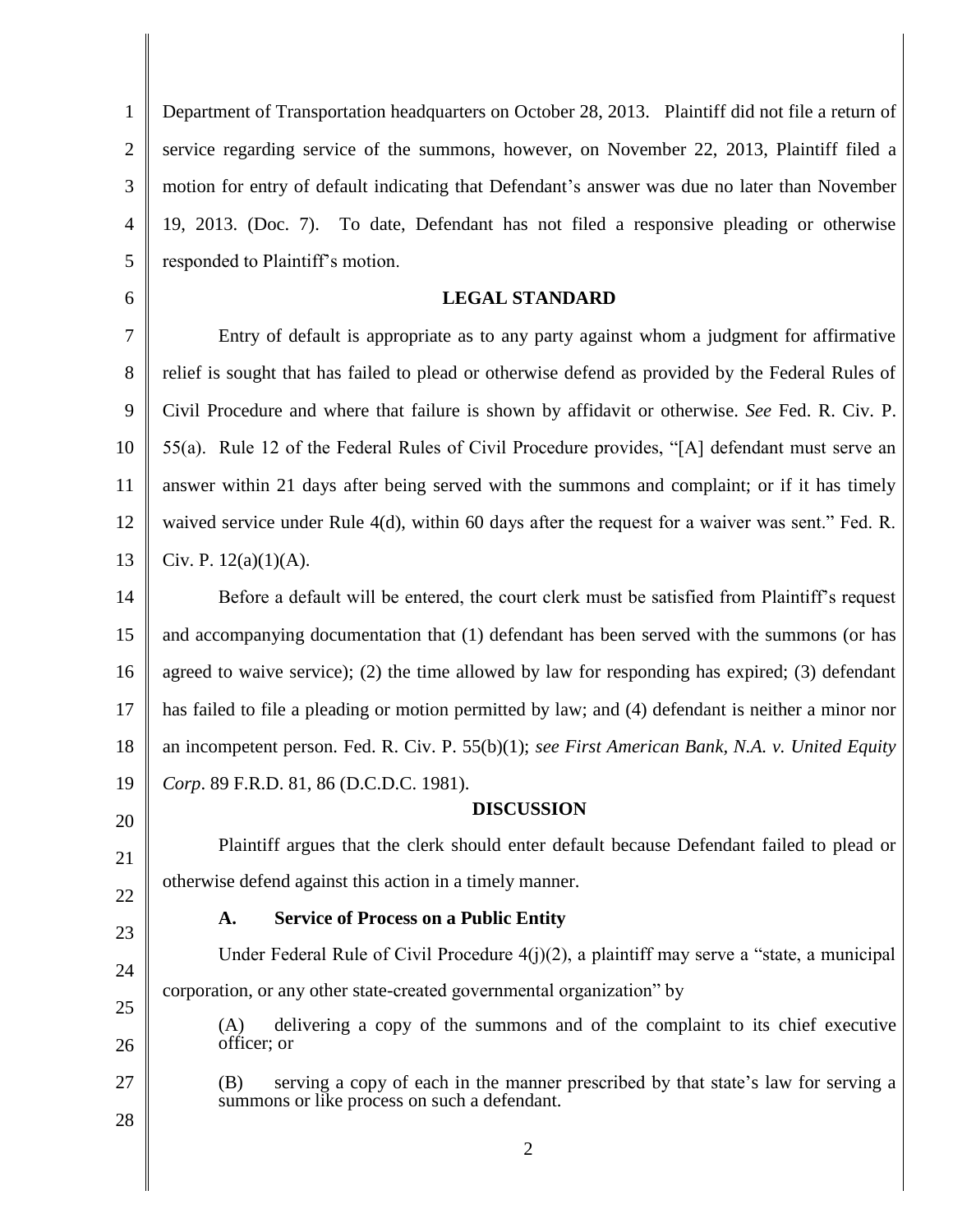- 1 2 3 4 5 6 7 8 9 10 11 12 13 14 15 16 17 18 19 20 21 22 23 24 25 Under California law, service is effected on a municipality by delivery of summons and complaint to the "clerk, secretary, president, presiding officer, or other head of its body." Cal. Civ. Proc. Code § 416.50 (Deering 2006). Service is proper when: (1) The summons is personally served. *Id.* § 415.10; (2) The summons is left "during usual office hours in his or her office … with the person who is apparently in charge … thereafter mailing a copy of the summons and complaint." *Id.* § 415.20(a); or (3) The summons is sent by first-class mail to the designated individual, together with two copies of the notice and acknowledgment provided for in subdivision (b) and a return envelope, postage prepaid, addressed to the sender. *Id.* § 415.30. **B. Insufficient Service of Process**  Plaintiff has failed to demonstrate to the satisfaction of the Court that Defendant was properly served with process in this action under Rule  $4(i)(2)$  and state law. A review of Plaintiff's Proof of Service reveals that the summons and complaint were served on October 28, 2013, by certified mail on the California Department of Transportation at 1120 N Street Sacramento, California 95814. While the California Code of Civil Procedure provides for service by mail, this service is "valid only if a signed acknowledgment is returned" to the sender by the defendant within 20 days of the mailing of the summons and complaint. *See Barlow v. Ground*, 39 F.3d 231, 234 (9th Cir. 1994); Cal. Code Civ. P. § 415.30; *see also Tandy Corp. v. Superior Court*, 117 Cal. App. 3d 911, 913 (1981) (holding certified mail postal service return receipts do not "suffice as a substitute for an executed acknowledgment of receipt of summons."). As Plaintiff has made no showing that such signed acknowledgment was returned by Defendant, service has not been accomplished. *See id.*  Moreover, in order to effectuate service of process by mail, a Plaintiff must mail a copy of the summons and complaint, two copies of a notice and acknowledgment of receipt form, and a return envelope, postage prepaid, addressed to the sender. Cal. Code Civ. Pro. § 415.30(a). Plaintiff's proof of service indicates that he mailed only a copy of the summons and complaint.
- 26 27 Based on the proof of service that Plaintiff has submitted, he has not properly served Defendant under the California rules. Therefore, entry of default would be inappropriate here because there is no evidence that Plaintiff properly served Defendant. Until Plaintiff completes service, the

3

28